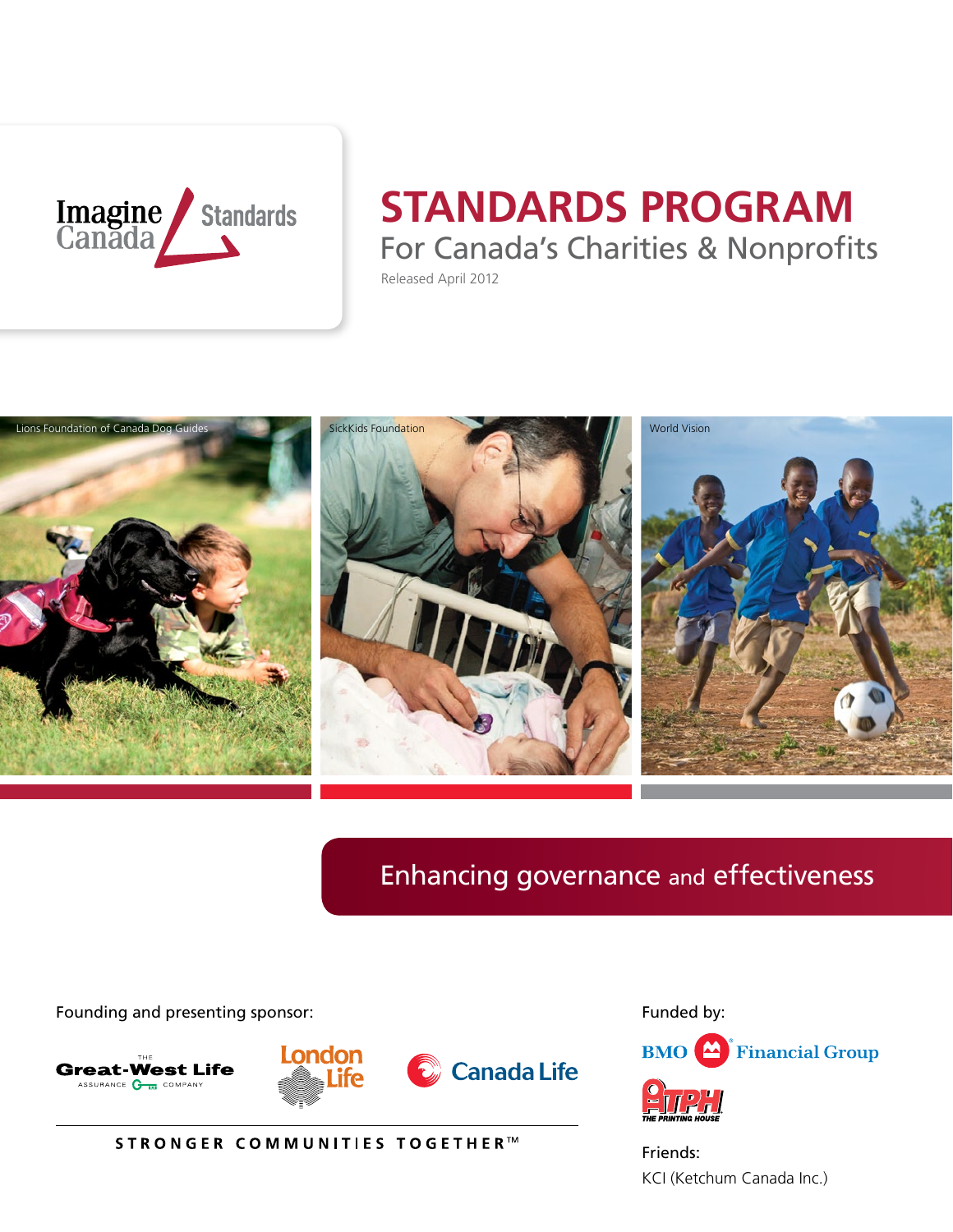### **Contents**

## **Introduction**

Imagine Canada's Standards Program offers a Canada-wide set of shared standards for charities and nonprofits designed to strengthen their capacity in five fundamental areas:

- A. board governance
- B. financial accountability & transparency
- C. fundraising
- D. staff management
- E. volunteer involvement

The Standards Program is first and foremost a capacity-building initiative. Any organization may use these standards to improve and monitor its practices. Information about how to comply with the standards, as well as tools and resources to help organizations continue to strengthen their practices, is available free of charge. Organizations wishing to demonstrate publicly that they meet the standards can participate in a voluntary peer-review-based accreditation process.



Daily Bread Food Bank **Vancouver Foundation** College **Vancouver Foundation** Frontier College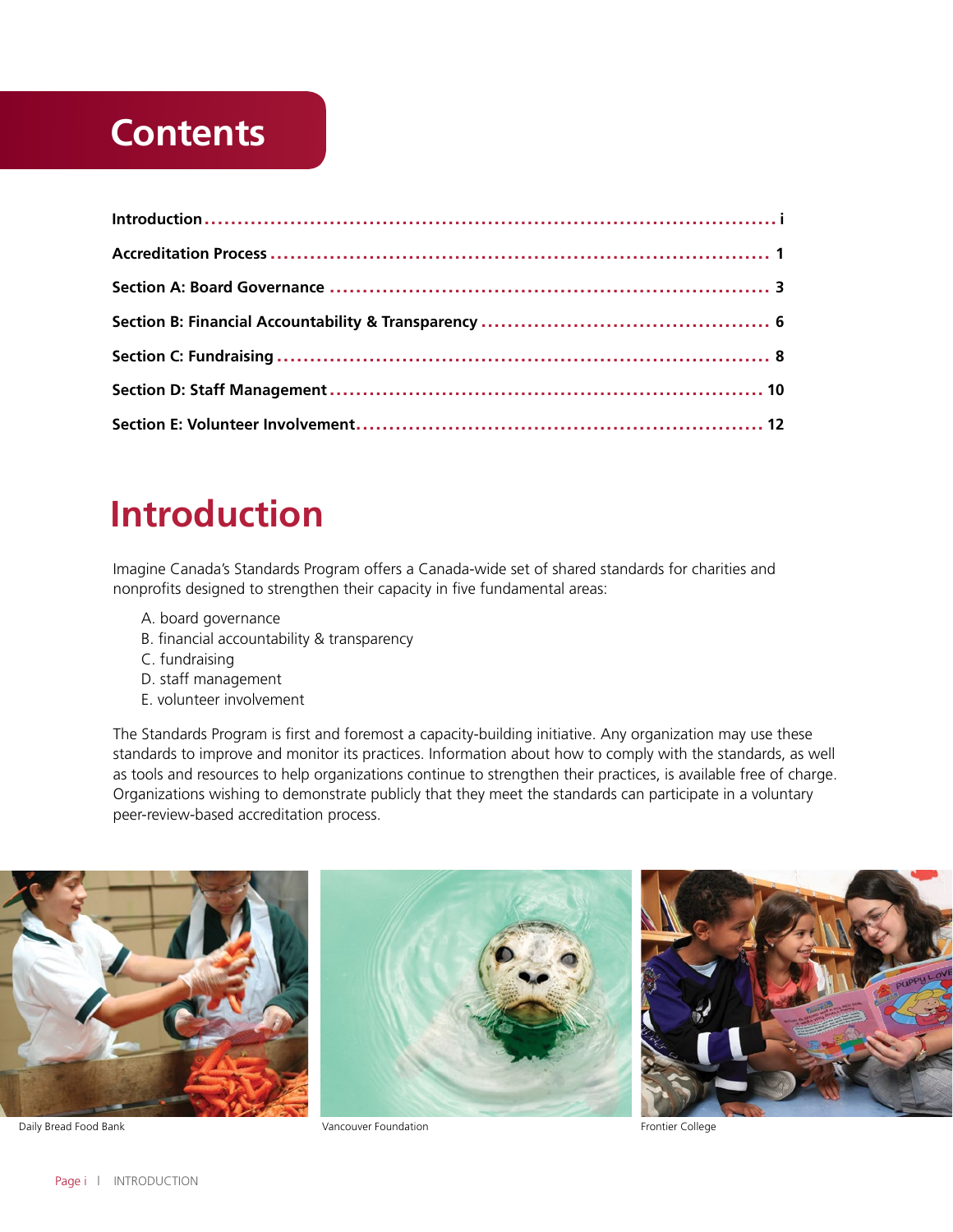# **Accreditation Process**

#### **1. Review the Standards & Evidence for Your Level**

This handbook lists all 73 standards along with a summary of the evidence you are required to submit if you wish to be considered for accreditation. Review the standards and evidence to ensure you understand the requirements of the Program. To be accredited, organizations must be able to demonstrate compliance with all standards for their level (see Table 1 to determine your level). Discuss the Standards Program with your board and review your policies and practices to determine if you are ready to join.

#### **Table 1: Levels**

| <b>Standards Level</b>                                                                                                                                                                                                                                           | <b>Size of Organization</b>                                                                          |  |
|------------------------------------------------------------------------------------------------------------------------------------------------------------------------------------------------------------------------------------------------------------------|------------------------------------------------------------------------------------------------------|--|
| <b>Level 1</b>                                                                                                                                                                                                                                                   | Organizations with up to 5 FTE employees and up to \$2 million in<br>annual expenses. <sup>1</sup>   |  |
| <b>Level 2</b>                                                                                                                                                                                                                                                   | Organizations with up to 50 FTE employees and up to \$10 million in<br>annual expenses. <sup>2</sup> |  |
| Level 3                                                                                                                                                                                                                                                          | Organizations with more than 50 FTE employees or over \$10 million in<br>annual expenses.            |  |
| <sup>1</sup> Organizations with no staff are exempt from standards relating to staff management.<br><sup>2</sup> Excluding organizations that meet the criteria for Level 1.                                                                                     |                                                                                                      |  |
| Annual Expenses: Use your average expenses, including gifts to qualified donees, over the last 3 years.<br>Charities should use the amount on line 5100 of their Registered Charity Information Return (T3010).                                                  |                                                                                                      |  |
| <b>Employee:</b> All paid staff of the organization whether full-time, part-time, fixed-term contract,<br>salaried or hourly.                                                                                                                                    |                                                                                                      |  |
| FTE: Full-time equivalent. Use your average FTE employees over the last 3 years. The definition of full-time<br>employment can vary from one organization to another but is generally defined as between 35 and 40<br>hours of work per week, 52 weeks per year. |                                                                                                      |  |
| 2. Submit the Participation Agreement & Application Fee                                                                                                                                                                                                          |                                                                                                      |  |

Organizations interested in pursuing accreditation must complete the Participation Agreement and pay the appropriate application fee. Fees are based on your organization's average annual expenses over the last three years (see Table 2). Charities can find their annual expenses on line 5100 of their Registered Charity Information Return (T3010).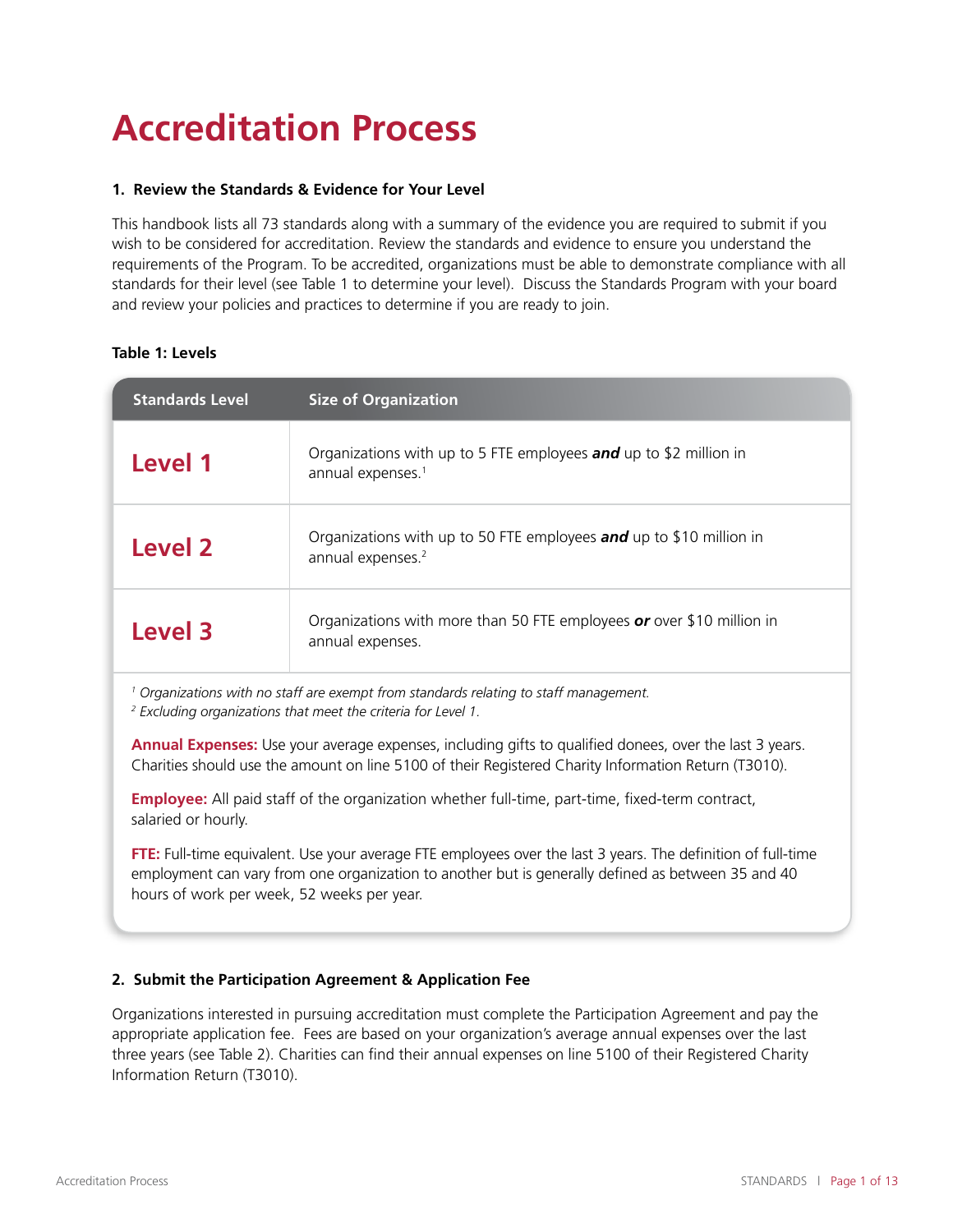# **Accreditation Process** *continued*

#### **Table 2: Standards Program Fees**

| <b>Size of Organization</b><br>based on annual expenses | <b>Application Fee</b><br>paid upon submission of<br>Participation Agreement | <b>License Fees</b><br>paid annually in years<br>1 - 5 of accreditation |
|---------------------------------------------------------|------------------------------------------------------------------------------|-------------------------------------------------------------------------|
| <b>Less than \$250,000</b>                              | \$200                                                                        | \$200                                                                   |
| \$250,000 - \$1 million                                 | \$300                                                                        | \$300                                                                   |
| $$1 - 2$ million                                        | \$500                                                                        | \$500                                                                   |
| $$2 - 5$ million                                        | \$1,000                                                                      | \$1,000                                                                 |
| \$5 - 10 million                                        | \$2,000                                                                      | \$2,000                                                                 |
| \$10 - 25 million                                       | \$3,000                                                                      | \$3,000                                                                 |
| More than \$25 million                                  | \$4,000                                                                      | \$4,000                                                                 |

#### **3. Application Preparation**

Once the Participation Agreement and Application Fee have been submitted, you will be given access to our Online Application Platform and can begin entering the required information. Additional information and training on the application process, standards and evidence will also be made available to you.

#### **4. Application Submission & Peer Review Process**

Submission deadlines for the application are posted on Imagine Canada's website. All applications received by a given deadline will be reviewed by Program staff to ensure they are complete. Completed applications will then be sent to the Peer Review Panel, which will determine if the applicant is accredited or if further work is required for the organization to come into compliance with all standards. In the latter case, organizations may simply be required to answer a few questions or submit a few additional documents, or they may be requested to revise and resubmit their application in time for a second peer review.

#### **5. Compliance & Renewal**

Organizations are accredited for five-years. Once accredited, a licence agreement must be signed to access the Program Trustmark. An annual compliance report and licence fee (see table 1) must be submitted to maintain accreditation. Compliance is monitored through investigation of complaints and annual onsite audits/spot checks of 3-5% of accredited organizations.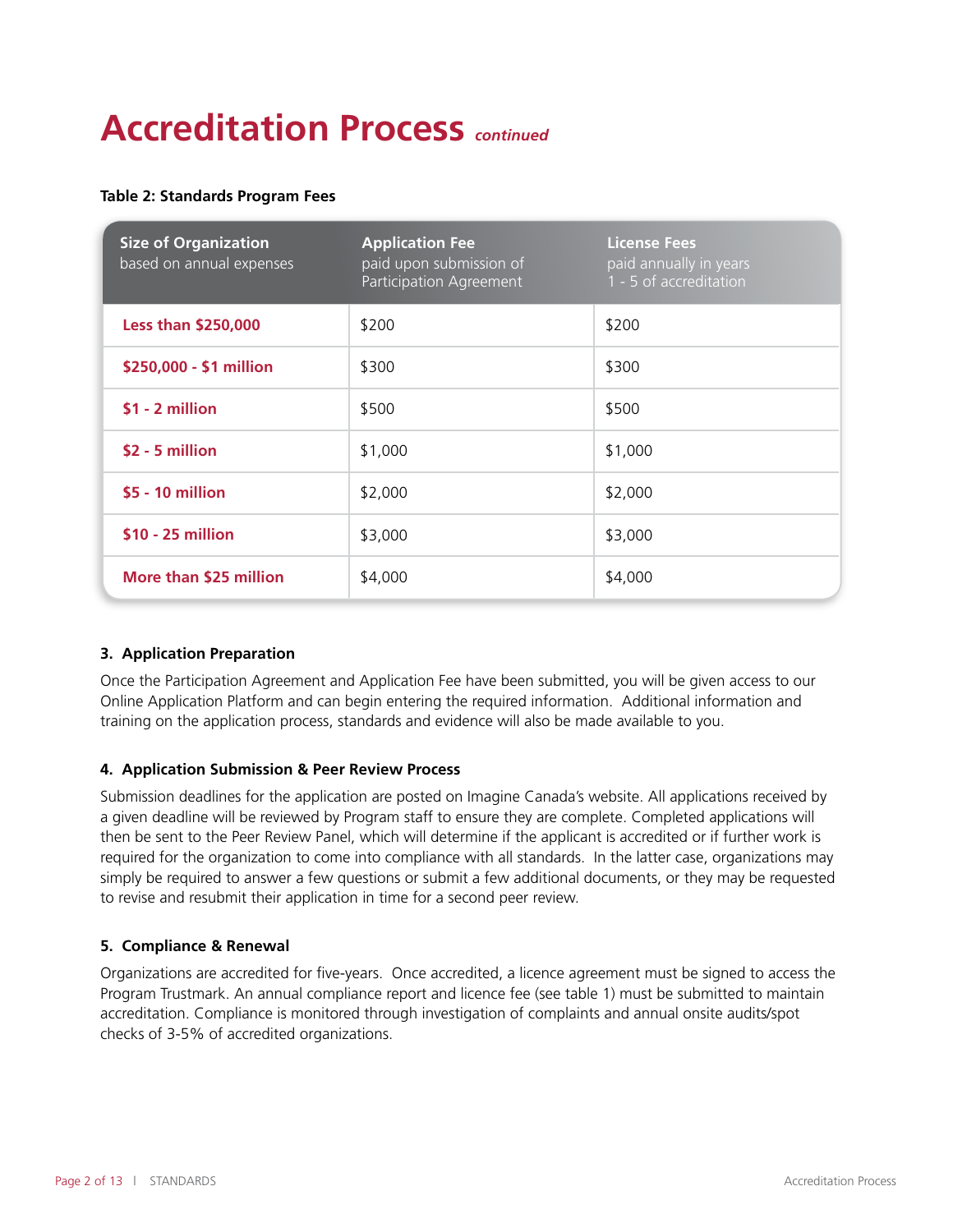|                                                        | <b>Section A: Board Governance</b>                                                                                                                                 |                                                                                                                                                                                                                                                                                                                                                                                          |         |  |
|--------------------------------------------------------|--------------------------------------------------------------------------------------------------------------------------------------------------------------------|------------------------------------------------------------------------------------------------------------------------------------------------------------------------------------------------------------------------------------------------------------------------------------------------------------------------------------------------------------------------------------------|---------|--|
|                                                        | Level 1                                                                                                                                                            | <b>Level 2</b>                                                                                                                                                                                                                                                                                                                                                                           | Level 3 |  |
|                                                        |                                                                                                                                                                    | <b>Board Leadership</b>                                                                                                                                                                                                                                                                                                                                                                  |         |  |
| A1.                                                    | to assess its continuing relevance.                                                                                                                                | The organization has a mission statement that is approved and revisited by the board at least every five years                                                                                                                                                                                                                                                                           |         |  |
|                                                        | • Process board uses to review mission statement<br>• Date board last reviewed mission statement                                                                   |                                                                                                                                                                                                                                                                                                                                                                                          |         |  |
| A2.                                                    | The board ensures a strategic plan<br>is in place.                                                                                                                 | The board is responsible for approving a strategic plan and has a process<br>in place to evaluate progress in achieving the plan's priorities.                                                                                                                                                                                                                                           |         |  |
|                                                        | · Organization's strategic plan                                                                                                                                    | · Organization's strategic plan<br>• Motion from board meeting at which strategic plan was approved<br>• Process board uses to evaluate progress in achieving plan's priorities                                                                                                                                                                                                          |         |  |
|                                                        |                                                                                                                                                                    | <b>Board Oversight</b>                                                                                                                                                                                                                                                                                                                                                                   |         |  |
| A3.                                                    | The board is accountable for the<br>recruitment and orientation of<br>the most senior staff person in<br>the organization.                                         | The board is accountable for the recruitment and orientation of the most<br>senior staff person in the organization. The recruitment process is fair and<br>transparent, and managed in a professional manner by the board. The<br>board is accountable to ensure that the most senior staff person receives the<br>appropriate orientation required to assume his/her responsibilities. |         |  |
|                                                        | • Process board uses for recruiting and orienting most senior staff person                                                                                         |                                                                                                                                                                                                                                                                                                                                                                                          |         |  |
| A4.                                                    | The most senior staff person reports<br>to the board and has a written job<br>description or terms of reference.                                                   | The most senior staff person reports to the board, has a detailed job<br>description or terms of reference, annual performance objectives and an<br>annual performance review.                                                                                                                                                                                                           |         |  |
|                                                        | • Most senior staff person's job<br>description or terms of reference                                                                                              | • Most senior staff person's job description or terms of reference<br>• Most senior staff person's current performance objectives<br>• Date of most recent performance review                                                                                                                                                                                                            |         |  |
| A5.                                                    | expenses are reviewed at least annually by a member(s) of the board.                                                                                               | The total compensation package of the most senior staff person is approved by the board or a board committee and                                                                                                                                                                                                                                                                         |         |  |
|                                                        | • Motion from board or committee meeting at which total compensation package for most senior staff person was approved<br>• Date of most recent review of expenses |                                                                                                                                                                                                                                                                                                                                                                                          |         |  |
| A6.<br>Not applicable<br>position in the organization. |                                                                                                                                                                    | The board annually discusses the succession plan for the most senior staff                                                                                                                                                                                                                                                                                                               |         |  |
|                                                        |                                                                                                                                                                    | • Date board last discussed succession plan for most senior staff position                                                                                                                                                                                                                                                                                                               |         |  |
| A7.                                                    | mitigate these risks. The plan is reviewed annually by the board.                                                                                                  | The organization has a process to identify its major strategic and operational risks and a plan to minimize and                                                                                                                                                                                                                                                                          |         |  |
|                                                        | • Process used to identify major<br>strategic and operational risks                                                                                                | • Process used to identify major strategic and operational risks<br>• Plan to mitigate and minimize risks<br>• Date plan last reviewed by board                                                                                                                                                                                                                                          |         |  |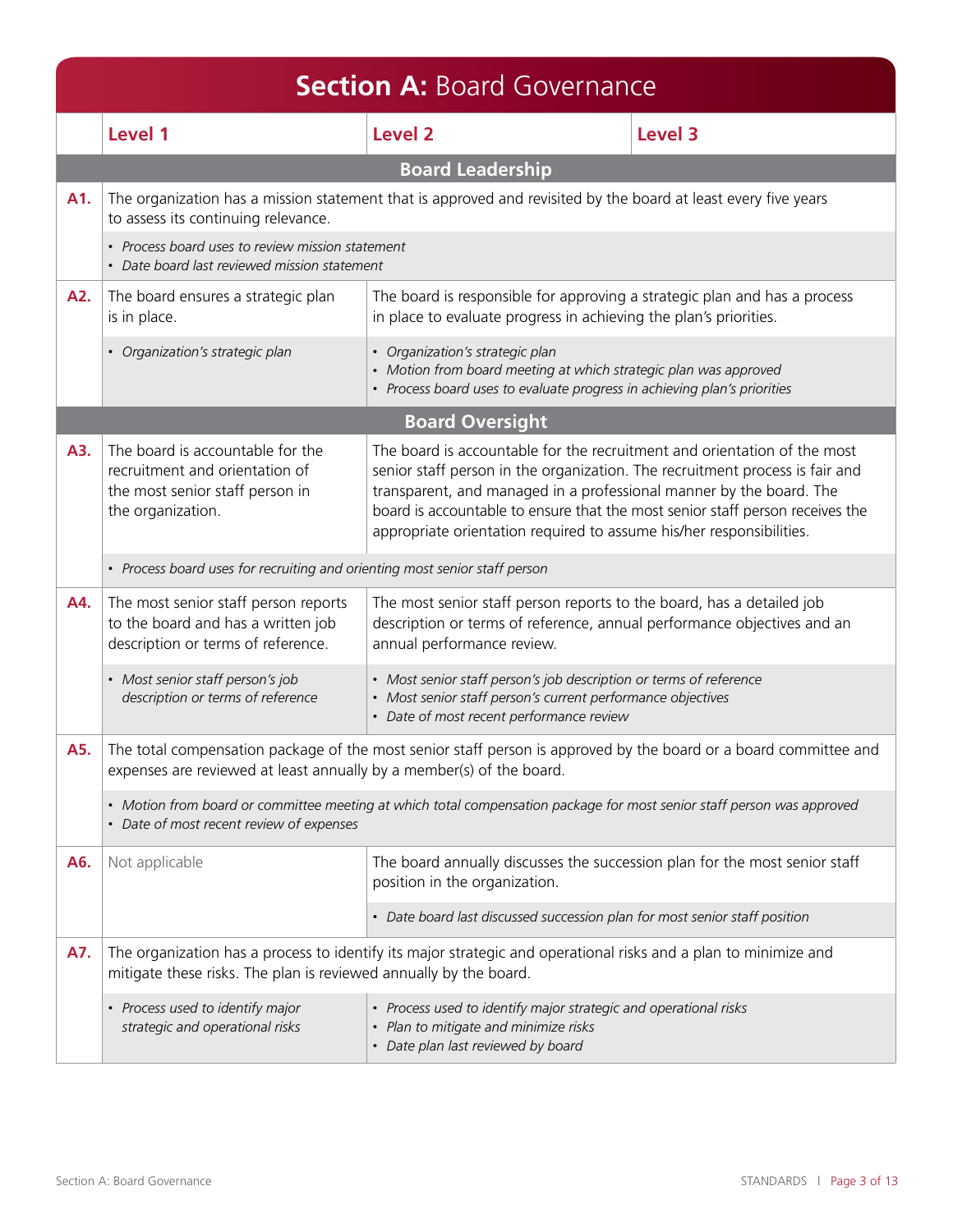|      | <b>Section A: Board Governance</b>                                                                                                                                                                         |                                                                                                                                                                                                                                                                                                                                                      |         |  |
|------|------------------------------------------------------------------------------------------------------------------------------------------------------------------------------------------------------------|------------------------------------------------------------------------------------------------------------------------------------------------------------------------------------------------------------------------------------------------------------------------------------------------------------------------------------------------------|---------|--|
|      | Level 1                                                                                                                                                                                                    | <b>Level 2</b>                                                                                                                                                                                                                                                                                                                                       | Level 3 |  |
|      |                                                                                                                                                                                                            | <b>Board Oversight continued</b>                                                                                                                                                                                                                                                                                                                     |         |  |
| A8.  | by the board.                                                                                                                                                                                              | The organization has a process to review its insurance coverages. A summary report is reviewed annually                                                                                                                                                                                                                                              |         |  |
|      | • Date board last reviewed summary report on insurance coverages                                                                                                                                           |                                                                                                                                                                                                                                                                                                                                                      |         |  |
| A9.  | jurisdiction, unless these are in conflict with laws in Canada.                                                                                                                                            | The board or a board committee oversees the organization's compliance with its own governing documents (e.g.,<br>letters patent, by-laws) and all applicable federal, provincial and municipal laws and regulations. Organizations<br>conducting programs outside Canada will also abide by applicable laws, regulations and conventions in that     |         |  |
|      | laws and regulations                                                                                                                                                                                       | • Process board uses to oversee the organization's compliance with its own governing documents and all applicable                                                                                                                                                                                                                                    |         |  |
|      |                                                                                                                                                                                                            | <b>Governance Policies &amp; Processes</b>                                                                                                                                                                                                                                                                                                           |         |  |
| A10. | and consultation with them about the organization's achievements and work.                                                                                                                                 | The organization identifies its stakeholders and ensures there is a strategy for regular and effective communication                                                                                                                                                                                                                                 |         |  |
|      | • Strategies and practices used to communicate and consult with stakeholders                                                                                                                               |                                                                                                                                                                                                                                                                                                                                                      |         |  |
| A11. | Not applicable                                                                                                                                                                                             | The organization has codes of ethics/conduct that apply to directors,<br>staff and volunteers.                                                                                                                                                                                                                                                       |         |  |
|      |                                                                                                                                                                                                            | • Codes of ethics/conduct<br>• Process used to ensure board, staff and volunteers are familiar with<br>and adhere to code                                                                                                                                                                                                                            |         |  |
| A12. | decision on actual or perceived conflicts of interest.                                                                                                                                                     | The organization has conflict of interest policies for board, staff, and volunteers that provide for disclosure, review and                                                                                                                                                                                                                          |         |  |
|      | • Conflict of interest policies for board, staff, and volunteers                                                                                                                                           | • Process used to ensure board, staff and volunteers are familiar with and adhere to conflict of interest policy                                                                                                                                                                                                                                     |         |  |
| A13. |                                                                                                                                                                                                            | The organization has a privacy policy that is posted in a readily accessible location on its website.                                                                                                                                                                                                                                                |         |  |
|      | • Privacy policy<br>• Website address where privacy policy can be accessed                                                                                                                                 |                                                                                                                                                                                                                                                                                                                                                      |         |  |
| A14. | The organization responds<br>promptly to complaints by external<br>stakeholders. The organization<br>informs the board at least annually of<br>the number, type and disposition of<br>complaints received. | The organization has a complaints policy applicable to external stakeholders<br>that is posted in a readily accessible location on its website. The organization<br>responds promptly to complaints by external stakeholders. The organization<br>informs the board at least annually of the number, type and disposition of<br>complaints received. |         |  |
|      | • Most recent report to board on<br>complaints OR excerpt from minutes<br>of meeting at which report was<br>delivered verbally                                                                             | • Complaints policy<br>• Website address where complaints policy can be accessed<br>• Most recent report to board on complaints OR excerpt from minutes of meeting<br>at which report was delivered verbally                                                                                                                                         |         |  |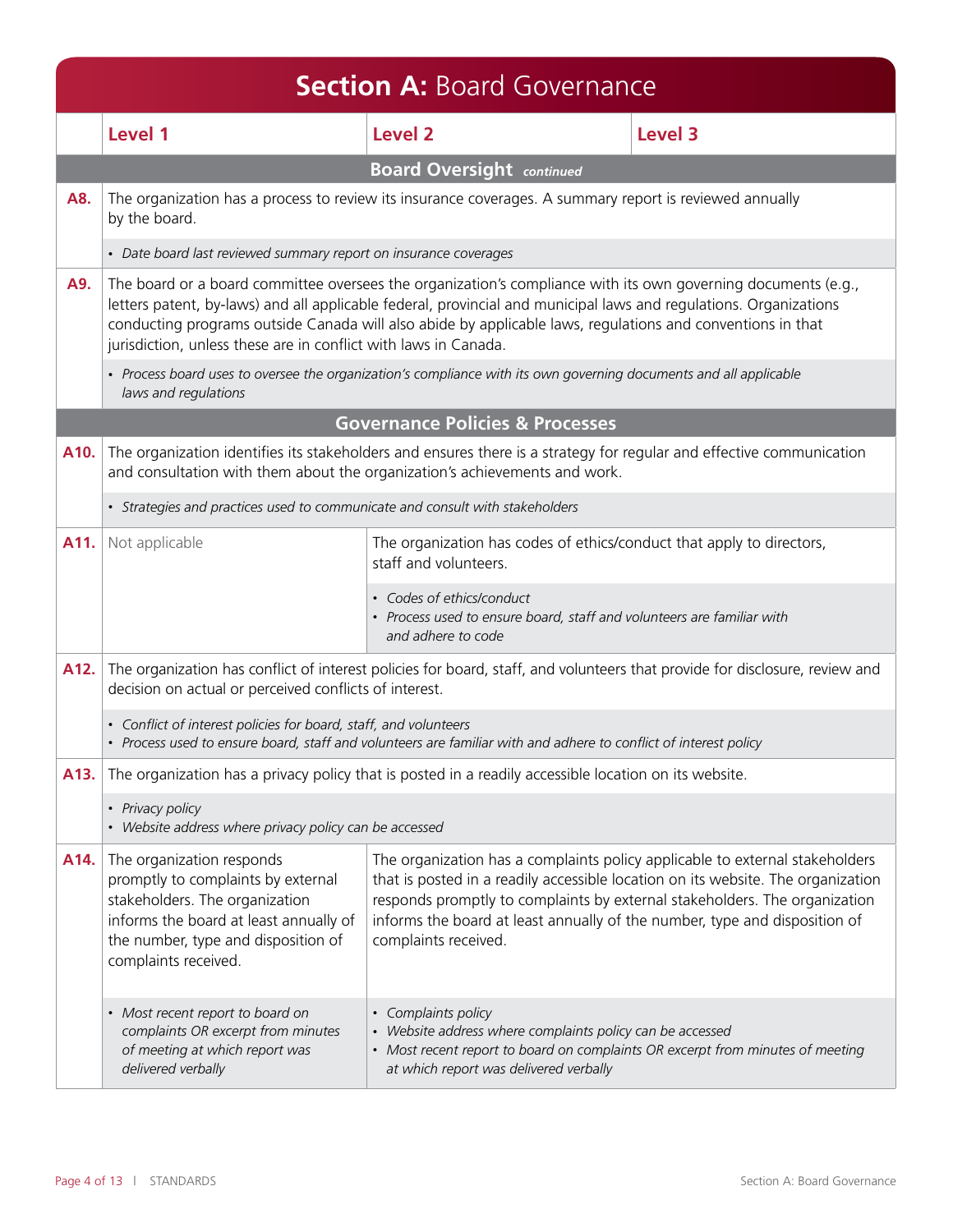|      | <b>Section A: Board Governance</b>                                                                                                                                                                                                                                                                                          |                                                                                                                                                                                                                                                              |                                                                                                                                                                                                                                                                                                                                                                                                            |  |
|------|-----------------------------------------------------------------------------------------------------------------------------------------------------------------------------------------------------------------------------------------------------------------------------------------------------------------------------|--------------------------------------------------------------------------------------------------------------------------------------------------------------------------------------------------------------------------------------------------------------|------------------------------------------------------------------------------------------------------------------------------------------------------------------------------------------------------------------------------------------------------------------------------------------------------------------------------------------------------------------------------------------------------------|--|
|      | Level 1                                                                                                                                                                                                                                                                                                                     | Level <sub>2</sub>                                                                                                                                                                                                                                           | Level 3                                                                                                                                                                                                                                                                                                                                                                                                    |  |
|      |                                                                                                                                                                                                                                                                                                                             | <b>Governance Policies &amp; Processes</b> continued                                                                                                                                                                                                         |                                                                                                                                                                                                                                                                                                                                                                                                            |  |
| A15. | Not applicable                                                                                                                                                                                                                                                                                                              |                                                                                                                                                                                                                                                              | The organization has established and<br>implemented policies and procedures<br>that enable individuals to come<br>forward with information on illegal<br>practices or violations<br>of organizational policies. This<br>"whistleblower" policy must specify<br>that the organization will not<br>retaliate against, and will protect the<br>confidentially of, individuals who<br>make good-faith reports. |  |
|      |                                                                                                                                                                                                                                                                                                                             |                                                                                                                                                                                                                                                              | • Whistleblower policy and procedures                                                                                                                                                                                                                                                                                                                                                                      |  |
| A16. | restricted to a specific issue or issues (e.g., appointment of officers).                                                                                                                                                                                                                                                   | The board holds a sufficient number of meetings annually to ensure appropriate direction and oversight of the<br>organization's activities. At minimum, the board should hold two meetings per year at which the agenda is not                               |                                                                                                                                                                                                                                                                                                                                                                                                            |  |
|      | • Copies of two board meeting agendas from last 12 months                                                                                                                                                                                                                                                                   |                                                                                                                                                                                                                                                              |                                                                                                                                                                                                                                                                                                                                                                                                            |  |
| A17. | The board has written terms of<br>reference.                                                                                                                                                                                                                                                                                | The board has written terms of reference outlining how it will review,<br>approve, and monitor the mission/strategic direction, annual budget and<br>key financial transactions, compensation practices and policies, and fiscal<br>and governance policies. |                                                                                                                                                                                                                                                                                                                                                                                                            |  |
|      |                                                                                                                                                                                                                                                                                                                             | • Copy of the overall board terms of reference as well as any relevant committee terms of reference                                                                                                                                                          |                                                                                                                                                                                                                                                                                                                                                                                                            |  |
| A18. |                                                                                                                                                                                                                                                                                                                             | The board is comprised of no less than 3 (but preferably 5 or more) directors, a majority of whom must be at arm's<br>length to each other, to the most senior staff person and/or other management staff. No employee may be a director.                    |                                                                                                                                                                                                                                                                                                                                                                                                            |  |
|      | • Declaration                                                                                                                                                                                                                                                                                                               |                                                                                                                                                                                                                                                              |                                                                                                                                                                                                                                                                                                                                                                                                            |  |
| A19. |                                                                                                                                                                                                                                                                                                                             | No member of the board is entitled to receive, either directly or indirectly, any salary, wages, fees, commissions or<br>other amount for services rendered to the organization in their capacity as a director.                                             |                                                                                                                                                                                                                                                                                                                                                                                                            |  |
|      |                                                                                                                                                                                                                                                                                                                             | · Evidence organization is meeting this standard (e.g., policy on compensation of board members, excerpt from by-laws, etc.)                                                                                                                                 |                                                                                                                                                                                                                                                                                                                                                                                                            |  |
| A20. | A process is in place to ensure orientation of new board members. Board members must understand their legal and<br>fiduciary responsibilities, exercise due diligence consistent with their duty of care, be familiar with the organization's<br>activities and fully informed of the financial status of the organization. |                                                                                                                                                                                                                                                              |                                                                                                                                                                                                                                                                                                                                                                                                            |  |
|      | • Process used to orient new board members and summary of orientation content                                                                                                                                                                                                                                               |                                                                                                                                                                                                                                                              |                                                                                                                                                                                                                                                                                                                                                                                                            |  |
| A21. | Proper minutes of board meetings and record of policies are kept.                                                                                                                                                                                                                                                           |                                                                                                                                                                                                                                                              |                                                                                                                                                                                                                                                                                                                                                                                                            |  |
|      | • One example of board minutes from the last 12 months<br>• Description of how policies are recorded and retained                                                                                                                                                                                                           |                                                                                                                                                                                                                                                              |                                                                                                                                                                                                                                                                                                                                                                                                            |  |
| A22. |                                                                                                                                                                                                                                                                                                                             | The board has a process to annually review plans for succession to the positions of board chair and committee chairs.                                                                                                                                        |                                                                                                                                                                                                                                                                                                                                                                                                            |  |
|      |                                                                                                                                                                                                                                                                                                                             | • Process board uses to annually review plans for succession to positions of board chair and committee chairs                                                                                                                                                |                                                                                                                                                                                                                                                                                                                                                                                                            |  |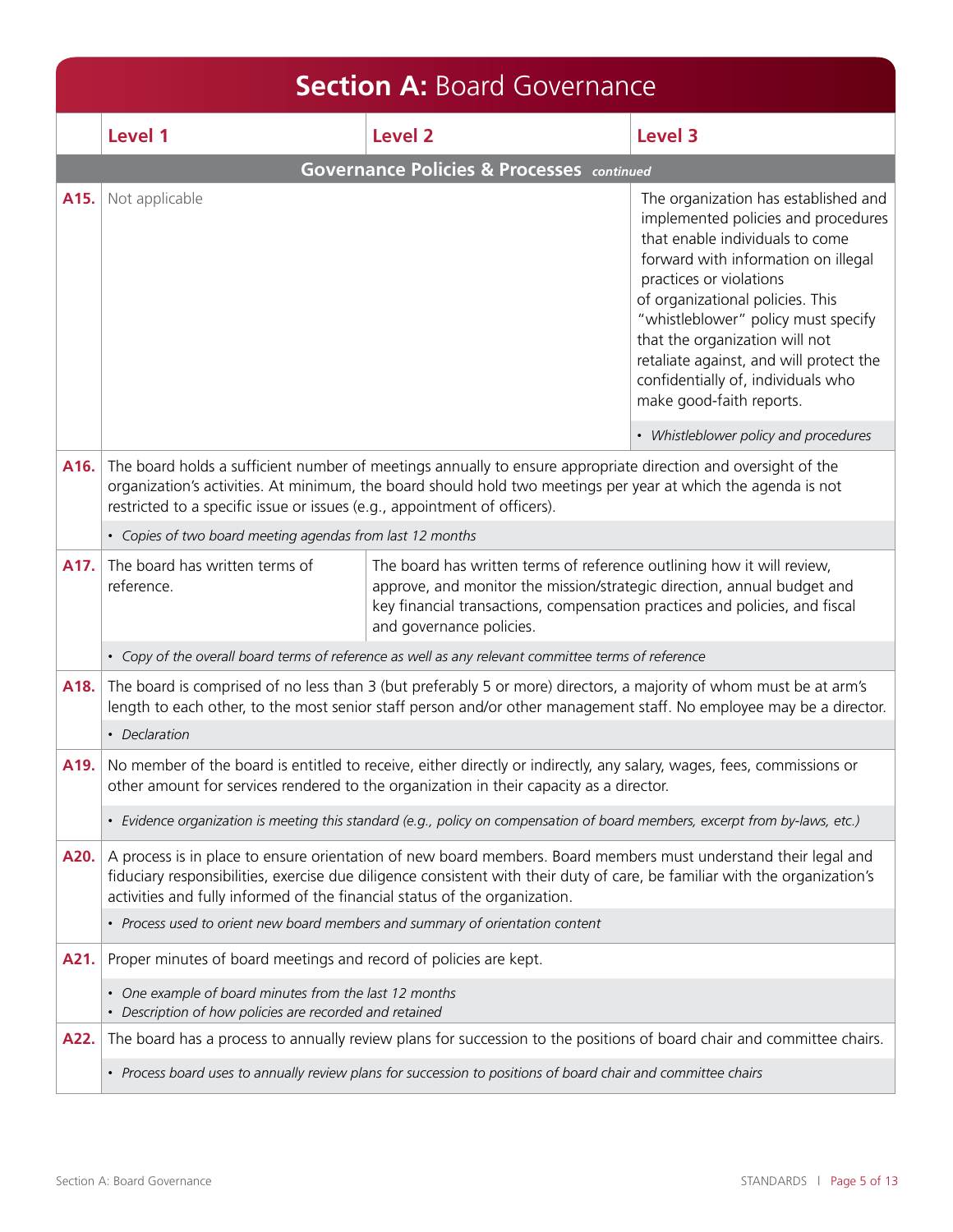### **Section A: Board Governance**

|                        | Level 1        | Level <sub>2</sub>                                                                                                         | Level 3                                                                                                                                       |
|------------------------|----------------|----------------------------------------------------------------------------------------------------------------------------|-----------------------------------------------------------------------------------------------------------------------------------------------|
|                        |                | <b>Governance Policies &amp; Processes</b> continued                                                                       |                                                                                                                                               |
| A23.<br>Not applicable |                | The board has a process to annually consider development opportunities<br>for potential board chairs and committee chairs. |                                                                                                                                               |
|                        |                | • Process board uses to annually consider development opportunities for<br>potential board chairs and committee chairs     |                                                                                                                                               |
| A24.                   | Not applicable | The board has a process to annually<br>review its performance.                                                             | The board has a process to annually<br>review the performance of individual<br>directors and the board as a whole.                            |
|                        |                | • Process board uses to review its<br>performance including date of<br>most recent review                                  | • Process board uses to review the<br>performance of individual directors<br>and the board as a whole including<br>date of most recent review |

|                                                                                                                                                                                                                                      | <b>Section B:</b> Financial Accountability & Transparency                                                                                                                               |                                                                                                                                                                                                                                         |         |  |
|--------------------------------------------------------------------------------------------------------------------------------------------------------------------------------------------------------------------------------------|-----------------------------------------------------------------------------------------------------------------------------------------------------------------------------------------|-----------------------------------------------------------------------------------------------------------------------------------------------------------------------------------------------------------------------------------------|---------|--|
|                                                                                                                                                                                                                                      | Level 1                                                                                                                                                                                 | <b>Level 2</b>                                                                                                                                                                                                                          | Level 3 |  |
|                                                                                                                                                                                                                                      |                                                                                                                                                                                         | <b>Financial Accountability</b>                                                                                                                                                                                                         |         |  |
| <b>B1.</b>                                                                                                                                                                                                                           | identified by the Canadian Institute of Chartered Accountants (CICA).                                                                                                                   | Organizations must complete annual financial statements in accordance with an acceptable accounting framework as                                                                                                                        |         |  |
| <b>B2.</b>                                                                                                                                                                                                                           | legislation to have an audit.                                                                                                                                                           | Organizations with over \$1 million in annual revenue must have their financial statements audited by an independent<br>licensed public accountant. Other organizations may have a review engagement unless required by their governing |         |  |
| <b>B3.</b>                                                                                                                                                                                                                           | of year end.                                                                                                                                                                            | The organization's financial statements must be received and approved by the board and released within 6 months                                                                                                                         |         |  |
|                                                                                                                                                                                                                                      | • Most recent annual financial statements including audit or review engagement report<br>• Motion from board meeting where financial statements were approved including date of meeting |                                                                                                                                                                                                                                         |         |  |
| <b>CHARITIES:</b> The board has a process to ensure that an accurate Registered Charity Information Return (T3010) is filed<br><b>B4.</b><br>with the Canada Revenue Agency (CRA) within six months of year-end, as required by law. |                                                                                                                                                                                         |                                                                                                                                                                                                                                         |         |  |
|                                                                                                                                                                                                                                      | • Public portions of most recent T3010 including date it was filed with CRA<br>• Process board uses to ensure timely and accurate submission of the T3010                               |                                                                                                                                                                                                                                         |         |  |
|                                                                                                                                                                                                                                      | CRA within six months of year end, as required by law.                                                                                                                                  | <b>NONPROFITS:</b> The board has a process to ensure that an accurate Corporate Income Tax Return (T2) is filed with the                                                                                                                |         |  |
|                                                                                                                                                                                                                                      | • Most recent Corporate Income Tax Return (T2) including date it was filed with CRA<br>• Process board uses to ensure timely and accurate submission of the T2                          |                                                                                                                                                                                                                                         |         |  |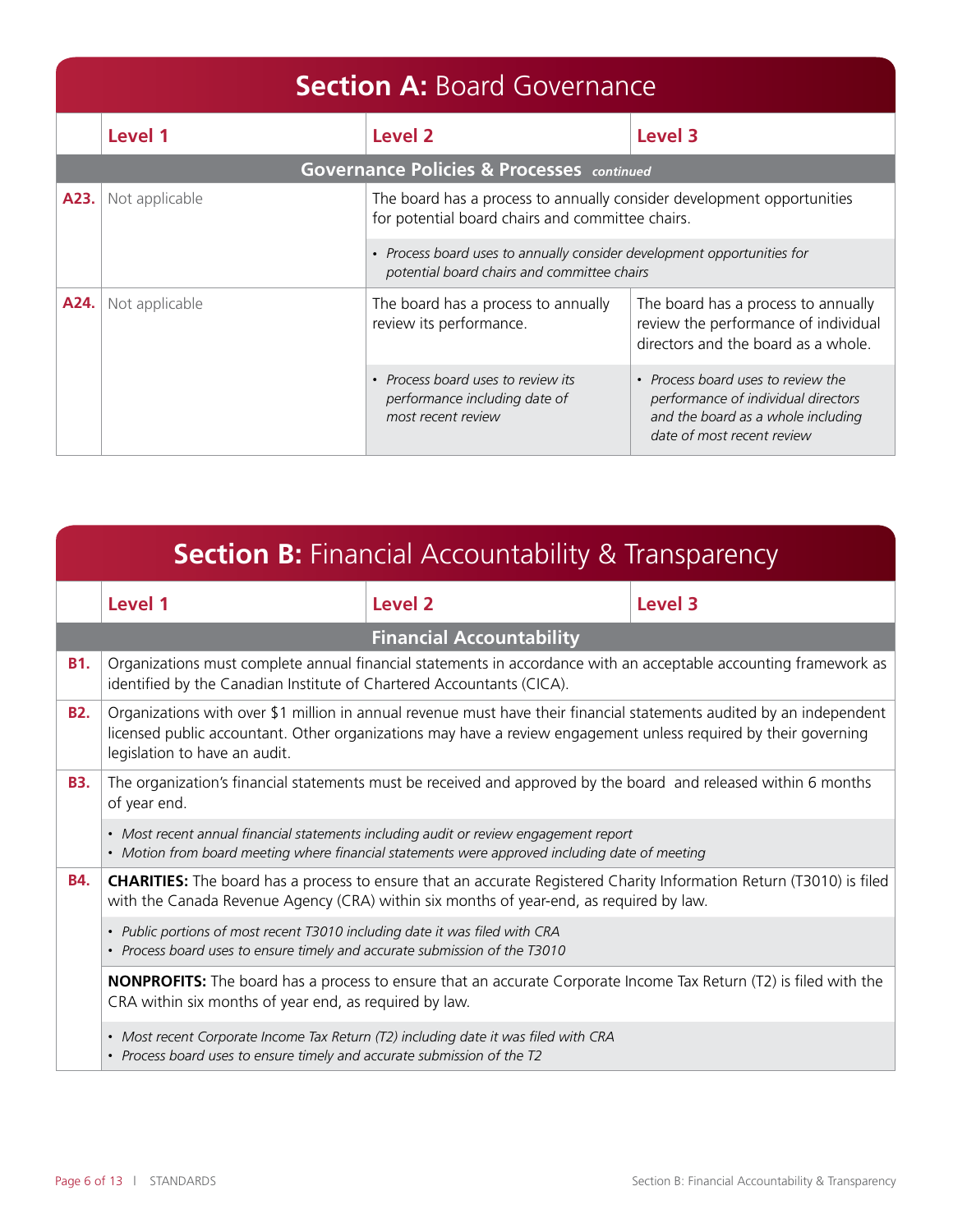|             |                                                                                                                                                                                                                       | <b>Section B:</b> Financial Accountability & Transparency                                                                                                                                                                                                                                                                                     |                                                                          |
|-------------|-----------------------------------------------------------------------------------------------------------------------------------------------------------------------------------------------------------------------|-----------------------------------------------------------------------------------------------------------------------------------------------------------------------------------------------------------------------------------------------------------------------------------------------------------------------------------------------|--------------------------------------------------------------------------|
|             | Level 1                                                                                                                                                                                                               | <b>Level 2</b>                                                                                                                                                                                                                                                                                                                                | <b>Level 3</b>                                                           |
|             |                                                                                                                                                                                                                       | Financial Accountability continued                                                                                                                                                                                                                                                                                                            |                                                                          |
| <b>B5.</b>  | budget at least twice a year.                                                                                                                                                                                         | The board approves the annual budget and has a process to monitor the organization's performance<br>in relation to the annual budget. The board or a board committee reviews actual revenues and expenses versus                                                                                                                              |                                                                          |
|             | • Process board uses to monitor performance in relation to annual budget                                                                                                                                              | • Motion from board meeting at which annual budget was approved including date of meeting<br>· Last two dates on which the board or a board committee reviewed actual revenues and expenses versus budget                                                                                                                                     |                                                                          |
| <b>B6.</b>  | remittances have been made.                                                                                                                                                                                           | The board or a board committee receives from management, at least twice a year, assurance that all statutory                                                                                                                                                                                                                                  |                                                                          |
|             |                                                                                                                                                                                                                       | • Last two dates on which the board or a board committee received assurance that all statutory remittances have been made                                                                                                                                                                                                                     |                                                                          |
| <b>B7.</b>  |                                                                                                                                                                                                                       | The board regularly reviews the cost-effectiveness of the organization's fundraising activities. No more will be spent<br>on administration and fundraising than is required to ensure effective management and resource development.                                                                                                         |                                                                          |
|             | · Date board last reviewed cost-<br>effectiveness of fundraising activities                                                                                                                                           | • Process board uses to review cost-effectiveness of fundraising activities including<br>the date of review                                                                                                                                                                                                                                   |                                                                          |
| <b>B8.</b>  | procedures for investments, and asset protection issues.                                                                                                                                                              | Organizations with investable assets over \$100,000 must have an investment policy setting out asset allocation,                                                                                                                                                                                                                              |                                                                          |
|             | • Investment policy                                                                                                                                                                                                   |                                                                                                                                                                                                                                                                                                                                               |                                                                          |
| <b>B9.</b>  | When the organization collects money (donations or sales) online its practices should be consistent with or exceed<br>the provisions of the Canadian Code of Practice for Consumer Protection in Electronic Commerce. |                                                                                                                                                                                                                                                                                                                                               |                                                                          |
|             | • Confirmation the organization's practices or those of third-party providers are consistent with the Canadian Code of Practice<br>for Consumer Protection in Electronic Commerce                                     |                                                                                                                                                                                                                                                                                                                                               |                                                                          |
|             |                                                                                                                                                                                                                       | <b>Transparency</b>                                                                                                                                                                                                                                                                                                                           |                                                                          |
| <b>B10.</b> | The organization's financial<br>statements are publicly available.                                                                                                                                                    | The organization makes the following information available on its website:<br>• their most recent three years of annual reports;<br>• their most recent three years of financial statements including notes as<br>accountant who conducted the audit or review engagement; and<br>• the names of all board members.                           | approved by the board and the opinion of the independent licensed public |
|             |                                                                                                                                                                                                                       | In addition to the above, charities must make the following information<br>available on their website:<br>• their registration number (BN) assigned by the Canada Revenue Agency<br>(CRA); and<br>• the public portion of their most recent Registered Charity Information<br>Return (form T3010) as submitted to CRA or a direct link to it. |                                                                          |
|             | • Description of how organization<br>makes its financial statements<br>publicly available                                                                                                                             | • Links to required information on organization's website                                                                                                                                                                                                                                                                                     |                                                                          |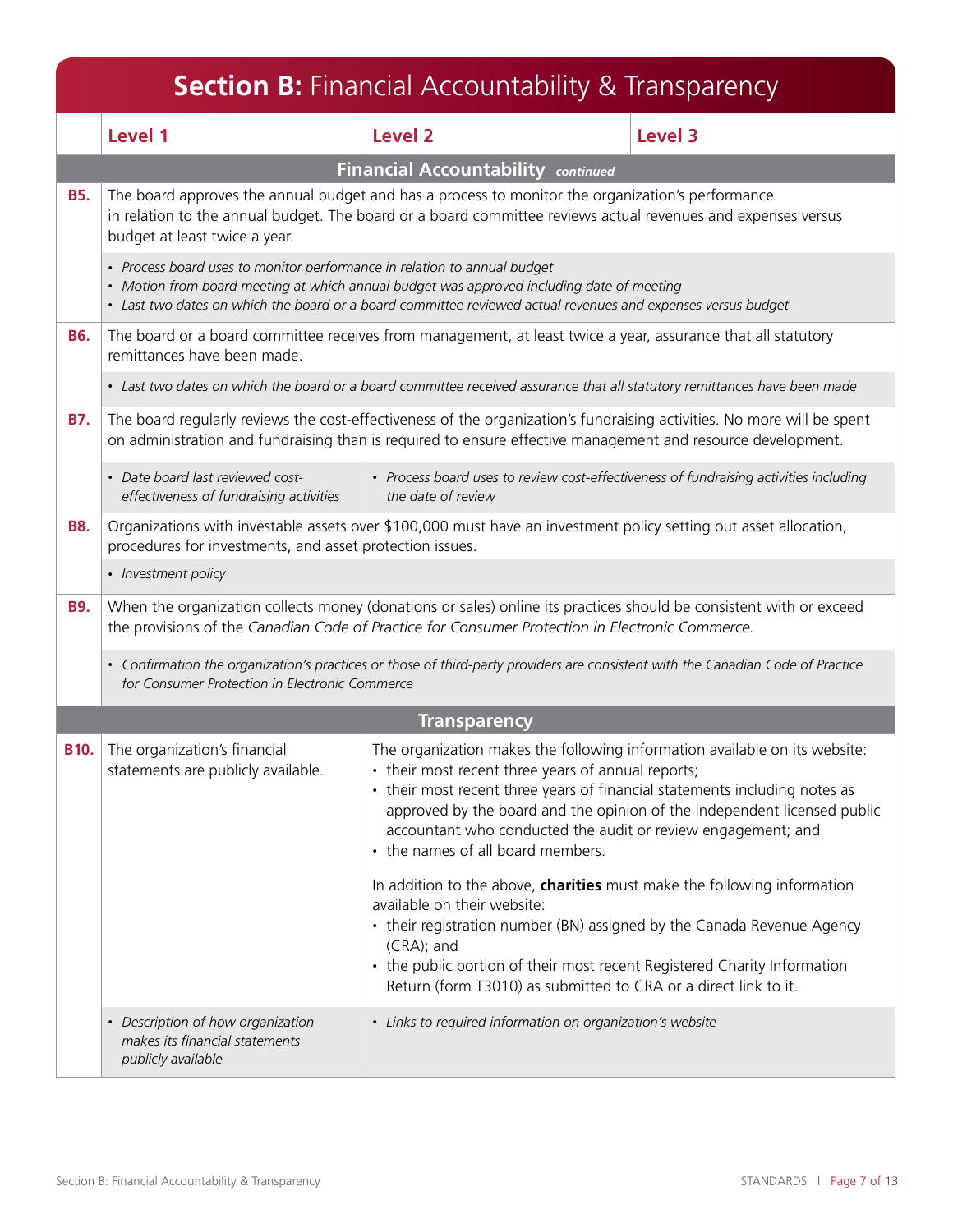|               | <b>Section B:</b> Financial Accountability & Transparency                                                                                                                                                                                                           |                                                                                             |         |  |
|---------------|---------------------------------------------------------------------------------------------------------------------------------------------------------------------------------------------------------------------------------------------------------------------|---------------------------------------------------------------------------------------------|---------|--|
|               | Level 1                                                                                                                                                                                                                                                             | Level 2                                                                                     | Level 3 |  |
|               |                                                                                                                                                                                                                                                                     | <b>Transparency</b> continued                                                               |         |  |
| <b>B11.</b>   | The organization makes information on compensation accessible to its stakeholders to at least the same level as that<br>required by CRA in the T3010.                                                                                                               |                                                                                             |         |  |
|               | • Description of how organization makes makes this information available or a link to it                                                                                                                                                                            |                                                                                             |         |  |
| <b>B12.</b>   | The organization discloses in its financial statements details of the purpose and amount of any payment for products<br>or services to board members or companies in which a board member is an owner, partner or senior manager.<br>• Copy of disclosure statement |                                                                                             |         |  |
|               |                                                                                                                                                                                                                                                                     |                                                                                             |         |  |
| <b>B13.</b>   |                                                                                                                                                                                                                                                                     | The organization accurately discloses all costs associated with its fundraising activities. |         |  |
| • Declaration |                                                                                                                                                                                                                                                                     |                                                                                             |         |  |

|        | <b>Section C: Fundraising</b>                                                                                                                                                                                                                                                                        |                         |  |         |
|--------|------------------------------------------------------------------------------------------------------------------------------------------------------------------------------------------------------------------------------------------------------------------------------------------------------|-------------------------|--|---------|
|        | Level 1                                                                                                                                                                                                                                                                                              | Level <sub>2</sub>      |  | Level 3 |
|        |                                                                                                                                                                                                                                                                                                      | <b>Donors Relations</b> |  |         |
| C1.    | The organization honours donors' and prospective donors' requests to:<br>• limit the frequency of contact;<br>• not be contacted by telephone or other technology;<br>• receive printed material concerning the organization; and<br>· discontinue contact.                                          |                         |  |         |
|        | • Policy on donor requests                                                                                                                                                                                                                                                                           |                         |  |         |
| $C2$ . | The organization does not sell its donor list. If it rents, exchanges or otherwise shares its donor list, it must abide by<br>the Canadian Marketing Association Code of Ethics and Standards of Practice and honour donors' requests to be<br>excluded from such lists.                             |                         |  |         |
|        | • Policy on donor lists                                                                                                                                                                                                                                                                              |                         |  |         |
| $C3$ . | Donors' requests to remain anonymous are honoured.                                                                                                                                                                                                                                                   |                         |  |         |
|        | • Policy on donor anonymity                                                                                                                                                                                                                                                                          |                         |  |         |
| C4.    | The organization encourages donors to seek independent advice if the proposed gift is a Planned Gift and/or the<br>organization has any reason to believe the proposed gift might significantly affect the donor's financial position,<br>taxable income, or relationship with other family members. |                         |  |         |
|        | • Policy on independent advice                                                                                                                                                                                                                                                                       |                         |  |         |

*1 Standards relating to fundraising are adapted from Imagine Canada's Ethical Fundraising and Financial Accountability Code. These Standards for organizations complement the Association of Fundraising Professionals' Code of Ethics for individual fundraisers.*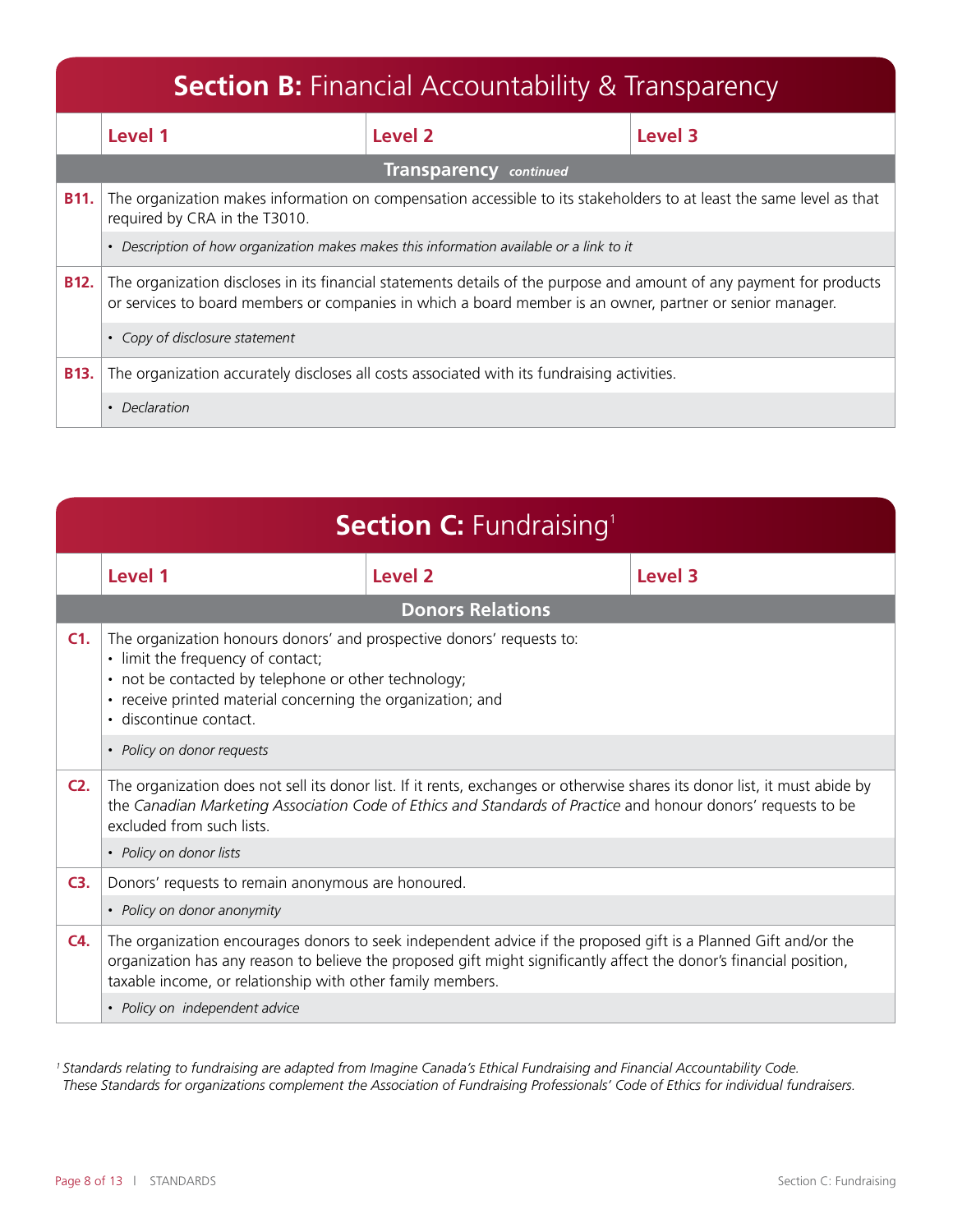|            |                                                                                                                                                                                                                                                                                                                                                    | <b>Section C: Fundraising</b>                                                                                                                                                                                                                                                                                                                                                                                                                                                                                                                |                |
|------------|----------------------------------------------------------------------------------------------------------------------------------------------------------------------------------------------------------------------------------------------------------------------------------------------------------------------------------------------------|----------------------------------------------------------------------------------------------------------------------------------------------------------------------------------------------------------------------------------------------------------------------------------------------------------------------------------------------------------------------------------------------------------------------------------------------------------------------------------------------------------------------------------------------|----------------|
|            | Level 1                                                                                                                                                                                                                                                                                                                                            | <b>Level 2</b>                                                                                                                                                                                                                                                                                                                                                                                                                                                                                                                               | <b>Level 3</b> |
|            |                                                                                                                                                                                                                                                                                                                                                    | <b>Donors Relations</b> continued                                                                                                                                                                                                                                                                                                                                                                                                                                                                                                            |                |
| $C5$ .     | gifts-in-kind in compliance with all regulatory requirements.                                                                                                                                                                                                                                                                                      | <b>CHARITIES:</b> The organization prepares and issues Official Income Tax receipts for monetary gifts and                                                                                                                                                                                                                                                                                                                                                                                                                                   |                |
|            | • Void Official Income Tax receipt                                                                                                                                                                                                                                                                                                                 |                                                                                                                                                                                                                                                                                                                                                                                                                                                                                                                                              |                |
|            | Tax receipts.                                                                                                                                                                                                                                                                                                                                      | <b>NONPROFITS:</b> The organization makes it clear to all potential donors that it cannot issue Official Income                                                                                                                                                                                                                                                                                                                                                                                                                              |                |
|            | • Declaration                                                                                                                                                                                                                                                                                                                                      |                                                                                                                                                                                                                                                                                                                                                                                                                                                                                                                                              |                |
|            |                                                                                                                                                                                                                                                                                                                                                    | <b>Fundraising Practices</b>                                                                                                                                                                                                                                                                                                                                                                                                                                                                                                                 |                |
| C6.        | All fundraising activities conducted by or on behalf of the organization must:<br>• be truthful,<br>• accurately describe the organization's activities,<br>· disclose the organization's name,<br>· disclose the purpose for which funds are requested,<br>on minimum amounts for which a receipt will be issued; and,<br>contracted third party. | · disclose the organization's policy with respect to issuing Official Income Tax receipts including any policy<br>· disclose, upon request, whether the individual or entity seeking donations is a volunteer, employee or                                                                                                                                                                                                                                                                                                                   |                |
|            | • Policy on fundraising activities                                                                                                                                                                                                                                                                                                                 |                                                                                                                                                                                                                                                                                                                                                                                                                                                                                                                                              |                |
| C7.        |                                                                                                                                                                                                                                                                                                                                                    | The organization does not make claims that cannot be upheld or are misleading.                                                                                                                                                                                                                                                                                                                                                                                                                                                               |                |
|            | • Declaration                                                                                                                                                                                                                                                                                                                                      |                                                                                                                                                                                                                                                                                                                                                                                                                                                                                                                                              |                |
| <b>C8.</b> |                                                                                                                                                                                                                                                                                                                                                    | The organization does not exploit its beneficiaries. It is sensitive in describing those it serves (whether using<br>graphics, images or text) and fairly represent their needs and how these needs will be addressed.                                                                                                                                                                                                                                                                                                                       |                |
|            | • Declaration                                                                                                                                                                                                                                                                                                                                      |                                                                                                                                                                                                                                                                                                                                                                                                                                                                                                                                              |                |
| C9.        | contact information.                                                                                                                                                                                                                                                                                                                               | Any fundraising materials distributed by or on behalf of the organization must include its address or other                                                                                                                                                                                                                                                                                                                                                                                                                                  |                |
|            | • Examples of fundraising materials                                                                                                                                                                                                                                                                                                                |                                                                                                                                                                                                                                                                                                                                                                                                                                                                                                                                              |                |
| C10.       | based on contributions.                                                                                                                                                                                                                                                                                                                            | The organization does not, directly or indirectly, pay finder's fees, commissions or percentage compensation                                                                                                                                                                                                                                                                                                                                                                                                                                 |                |
|            | • Policy on payment of fundraisers                                                                                                                                                                                                                                                                                                                 |                                                                                                                                                                                                                                                                                                                                                                                                                                                                                                                                              |                |
| $C11$ .    | third party must:<br>• act with fairness, integrity, and in accordance with all applicable laws;                                                                                                                                                                                                                                                   | Anyone seeking or receiving funds, on behalf of the organization, whether a volunteer, employee or contracted<br>• cease contacting a prospective donor who states that he/she does not wish to be contacted;<br>• disclose immediately to the organization any actual or apparent conflict of interest or loyalty; and<br>• not accept donations for purposes that are inconsistent with the organization's mission.<br>• Description of steps taken to ensure individuals who seek or receive funds on your behalf adhere to this standard |                |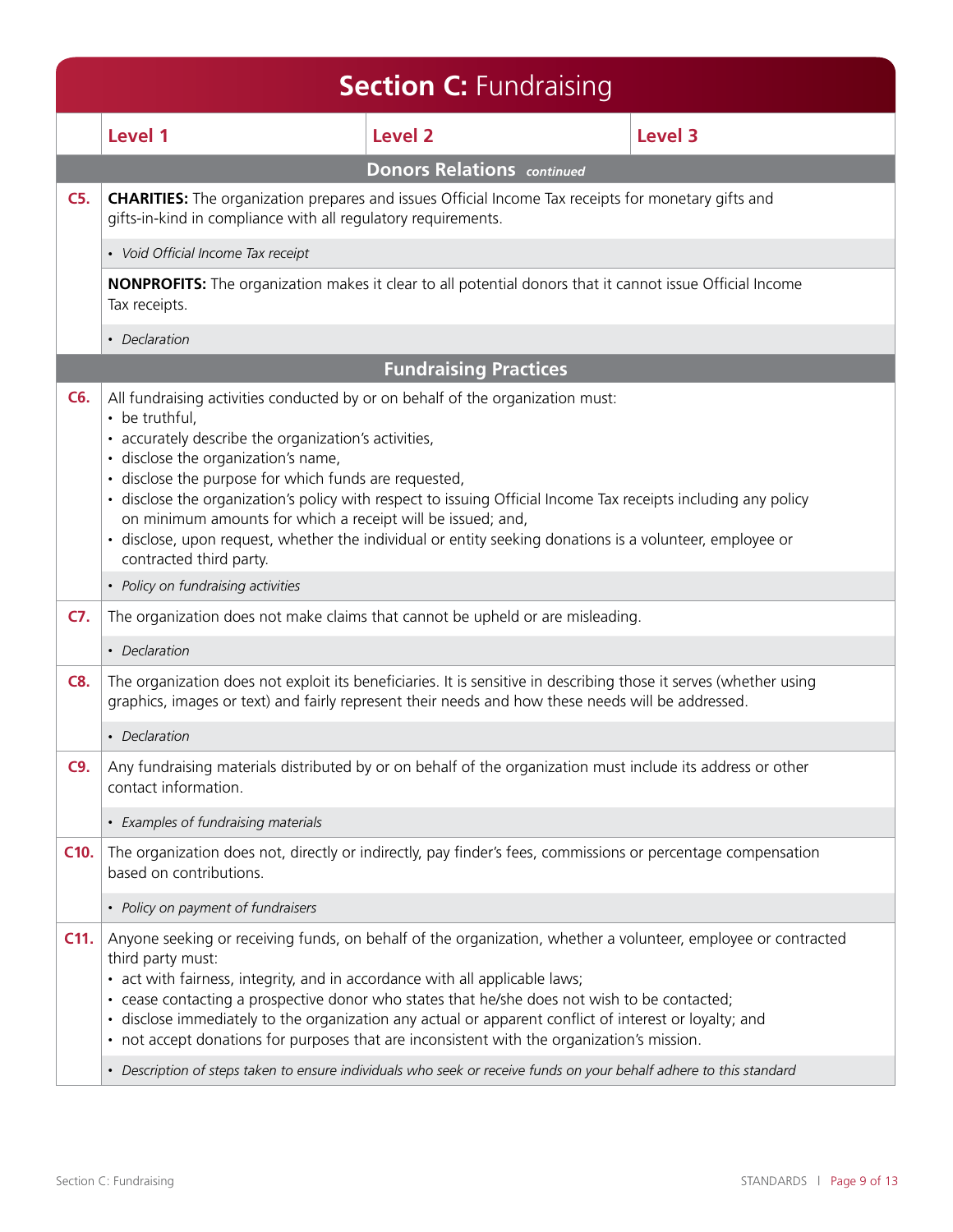|                                  | <b>Section C: Fundraising</b>                                                                                                                                                                                                                                                                                                                                                          |                                        |                                                                                                                                                                                                                                                                      |  |
|----------------------------------|----------------------------------------------------------------------------------------------------------------------------------------------------------------------------------------------------------------------------------------------------------------------------------------------------------------------------------------------------------------------------------------|----------------------------------------|----------------------------------------------------------------------------------------------------------------------------------------------------------------------------------------------------------------------------------------------------------------------|--|
|                                  | Level 1                                                                                                                                                                                                                                                                                                                                                                                | Level <sub>2</sub>                     | Level 3                                                                                                                                                                                                                                                              |  |
|                                  |                                                                                                                                                                                                                                                                                                                                                                                        | <b>Fundraising Practices continued</b> |                                                                                                                                                                                                                                                                      |  |
| $C12$ .                          | The organization has appropriate fundraising policies (e.g., a gift acceptance<br>policy, a policy on the treatment of restricted or designated gifts, and naming<br>and endowment policies). The relevance and appropriateness of these policies<br>are reviewed every three years by the board.                                                                                      |                                        | The organization has a gift<br>acceptance policy, a policy on the<br>treatment of restricted or designated<br>gifts, and naming and endowment<br>policies. The relevance and<br>appropriateness of these policies<br>are reviewed every three years by<br>the board. |  |
|                                  | • Copies of applicable policies<br>• Date board last reviewed relevance and appropriateness of organization's<br>fundraising policies                                                                                                                                                                                                                                                  |                                        | · Gift acceptance policy, policy on<br>treatment of restricted or designated<br>gifts, naming and endowment policies<br>• Date board last reviewed relevance<br>and appropriateness of organization's<br>fundraising policies                                        |  |
| C13.                             | Organizations that conduct face-to-face fundraising (e.g., door-to-door campaigns, street-side fundraising,<br>workplace campaigns) must:<br>• provide verification of the affiliation of the person representing the organization; and,<br>• secure and safeguard any confidential information, including credit card information, provided by donors.                                |                                        |                                                                                                                                                                                                                                                                      |  |
|                                  | • Description of how organization ensures this standard is met                                                                                                                                                                                                                                                                                                                         |                                        |                                                                                                                                                                                                                                                                      |  |
| $C14$ .                          | Where the organization has formally entered into a cause-related marketing agreement with a third-party, it must<br>disclose in all related materials it produces, how the organization benefits from the sale of products or services and<br>the minimum or maximum amounts payable under the arrangement. If no minimum amount is payable, the<br>organization should disclose this. |                                        |                                                                                                                                                                                                                                                                      |  |
| • Example of disclosure provided |                                                                                                                                                                                                                                                                                                                                                                                        |                                        |                                                                                                                                                                                                                                                                      |  |

| <b>Section D:</b> Staff Management <sup>2</sup>                              |                                                                                                                                                      |                    |         |
|------------------------------------------------------------------------------|------------------------------------------------------------------------------------------------------------------------------------------------------|--------------------|---------|
|                                                                              | Level 1                                                                                                                                              | Level <sub>2</sub> | Level 3 |
| <b>Policies &amp; Other Documentation</b>                                    |                                                                                                                                                      |                    |         |
| D <sub>1</sub>                                                               | The organization has written HR management policies that comply, at minimum, with employment, health and<br>safety and other applicable legislation. |                    |         |
|                                                                              | • Table of contents from HR management policy manual or list of HR policies                                                                          |                    |         |
| D2.                                                                          | HR management policies are accessible to all employees.                                                                                              |                    |         |
| • Description of how HR management policies are made accessible to employees |                                                                                                                                                      |                    |         |

*2 Standards relating to staff management are adapted from those developed by the HR Council for the Nonprofit Sector.*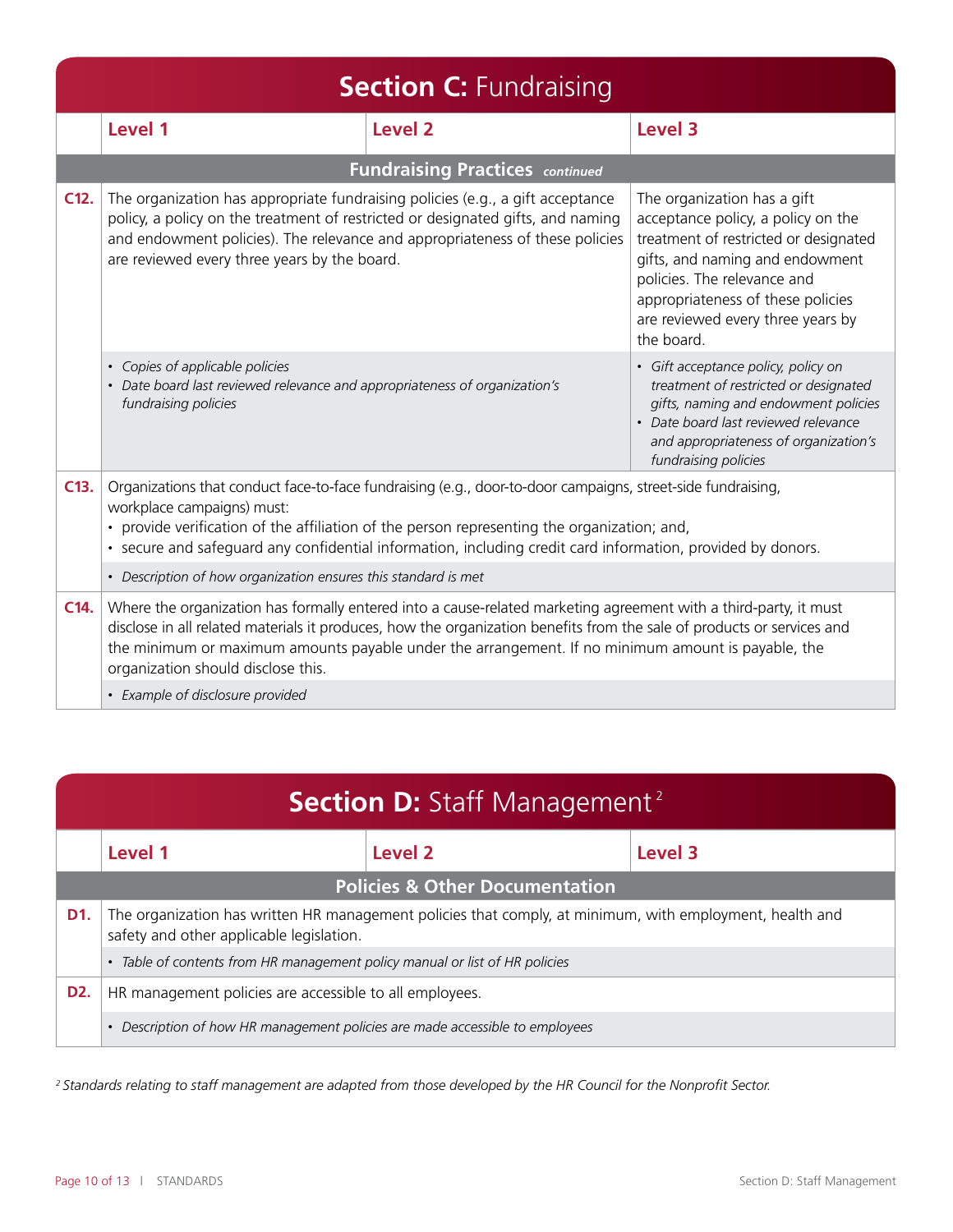|                                       | <b>Section D:</b> Staff Management                                                                                                                 |                                                                                                                         |                                                                                                                                                     |  |
|---------------------------------------|----------------------------------------------------------------------------------------------------------------------------------------------------|-------------------------------------------------------------------------------------------------------------------------|-----------------------------------------------------------------------------------------------------------------------------------------------------|--|
|                                       | Level 1                                                                                                                                            | Level 2                                                                                                                 | Level 3                                                                                                                                             |  |
|                                       |                                                                                                                                                    | <b>Policies &amp; Other Documentation continued</b>                                                                     |                                                                                                                                                     |  |
| D3.                                   | HR management policies are reviewed at least every two years and revised,<br>if necessary.                                                         |                                                                                                                         | HR management policies are reviewed<br>annually and revised, if necessary.                                                                          |  |
|                                       |                                                                                                                                                    | • Description of process for reviewing and revising HR management policies and date of last review                      |                                                                                                                                                     |  |
| D4.                                   | Not applicable                                                                                                                                     | The organization has a compensation structure that fairly evaluates<br>and compensates the value of each position.      |                                                                                                                                                     |  |
|                                       |                                                                                                                                                    | • Description of compensation structure and explanation of how value of<br>positions is evaluated                       |                                                                                                                                                     |  |
| D5.                                   | Not applicable                                                                                                                                     | All employees have written job descriptions.                                                                            |                                                                                                                                                     |  |
|                                       |                                                                                                                                                    | • Declaration<br>• One example of a job description<br>currently in use                                                 | • Declaration<br>• Two examples of job descriptions<br>currently in use - one for a<br>management position and one<br>for a non-management position |  |
|                                       |                                                                                                                                                    | <b>Recruitment, Orientation &amp; Training</b>                                                                          |                                                                                                                                                     |  |
| D6.                                   | Employees are recruited and selected through an objective, consistent process that complies, at minimum, with<br>human rights legislation.         |                                                                                                                         |                                                                                                                                                     |  |
|                                       | • Description of process used to recruit and select most recent hire                                                                               |                                                                                                                         |                                                                                                                                                     |  |
| D7.                                   | All individuals external to the organization who are offered a position are given a letter of employment that outlines the<br>terms of employment. |                                                                                                                         |                                                                                                                                                     |  |
| • Copy of recent letter of employment |                                                                                                                                                    |                                                                                                                         |                                                                                                                                                     |  |
| D8.                                   |                                                                                                                                                    | All employees who are new to the organization or their position are provided with appropriate orientation and training. |                                                                                                                                                     |  |
|                                       | • Description of process used to orient and train new employees                                                                                    |                                                                                                                         |                                                                                                                                                     |  |
|                                       | <b>Performance Management &amp; Staff Development</b>                                                                                              |                                                                                                                         |                                                                                                                                                     |  |
| D9.                                   |                                                                                                                                                    | All employees have a work plan or performance objectives that identify their tasks/activities and the expected result.  |                                                                                                                                                     |  |
|                                       | • Declaration<br>• Declaration<br>• One example of a current work plan or performance objectives<br>a non-management position                      |                                                                                                                         | • Two examples of current work plans<br>or performance objectives - one for<br>a management position and one for                                    |  |
| D10.                                  | The performance of each employee is assessed at least annually.                                                                                    |                                                                                                                         |                                                                                                                                                     |  |
|                                       | • Declaration<br>• Performance review template OR description of how performance is assessed                                                       |                                                                                                                         | • Declaration<br>• Performance review template                                                                                                      |  |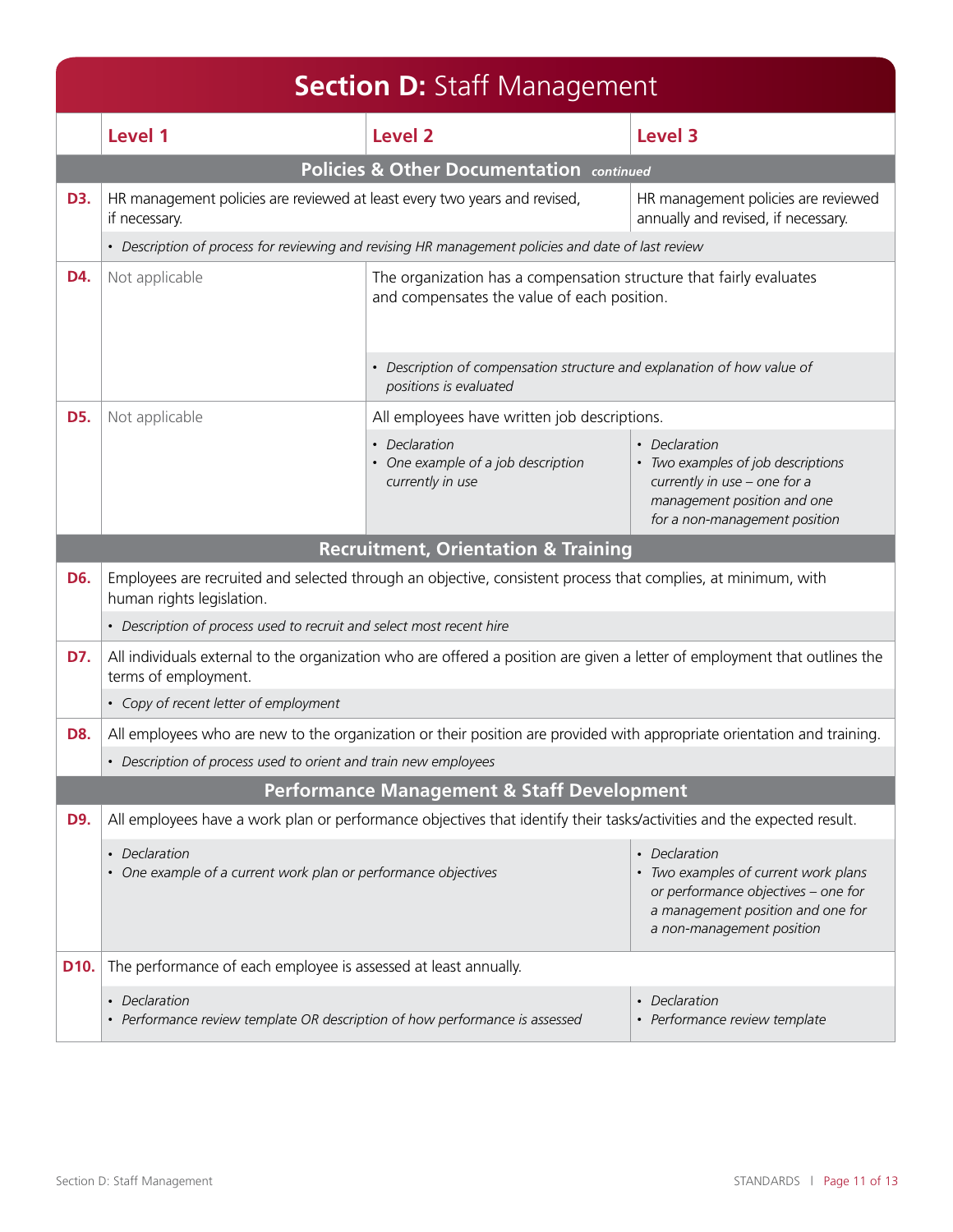|                                                               | <b>Section D: Staff Management</b> |                                                                                                                                                |                                                                                                                                                                                                                                                                      |  |
|---------------------------------------------------------------|------------------------------------|------------------------------------------------------------------------------------------------------------------------------------------------|----------------------------------------------------------------------------------------------------------------------------------------------------------------------------------------------------------------------------------------------------------------------|--|
|                                                               | Level 1                            | Level 2                                                                                                                                        | Level 3                                                                                                                                                                                                                                                              |  |
|                                                               |                                    | Performance Management & Staff Development continued                                                                                           |                                                                                                                                                                                                                                                                      |  |
| D11.                                                          | Not applicable                     | The development needs of all full-<br>time employees are reviewed at least<br>annually and plans are established to<br>address any gaps.       | The development needs of all full-<br>time employees are reviewed at least<br>annually and plans are established<br>to address any gaps. Staff with<br>responsibility for managing others<br>are provided with opportunities to<br>develop their supervisory skills. |  |
|                                                               |                                    | • Declaration<br>• One example of an employee<br>development opportunity offered<br>in the last year                                           | • Declaration<br>• Two examples of employee<br>development opportunities offered<br>in the last year - one for a non-<br>supervisory position and one for<br>a supervisory position                                                                                  |  |
| D <sub>12</sub> .                                             | Not applicable                     | established to address any potential gaps.                                                                                                     | Critical positions in the organization are identified and succession plans are                                                                                                                                                                                       |  |
|                                                               |                                    | Description of how organization identifies critical positions and plans for the<br>$\bullet$<br>possible departure of staff in these positions |                                                                                                                                                                                                                                                                      |  |
| D <sub>13</sub> .                                             | Not applicable                     | The organization has a formal process to manage workplace conflicts.                                                                           |                                                                                                                                                                                                                                                                      |  |
| • Process the organization uses to manage workplace conflicts |                                    |                                                                                                                                                |                                                                                                                                                                                                                                                                      |  |

| <b>Section E:</b> Volunteer Involvement <sup>2</sup>                                                                                                                                                                                                                                                            |                                                                                                                                                                               |                                                                                                                                                   |         |  |
|-----------------------------------------------------------------------------------------------------------------------------------------------------------------------------------------------------------------------------------------------------------------------------------------------------------------|-------------------------------------------------------------------------------------------------------------------------------------------------------------------------------|---------------------------------------------------------------------------------------------------------------------------------------------------|---------|--|
|                                                                                                                                                                                                                                                                                                                 | Level 1                                                                                                                                                                       | Level <sub>2</sub>                                                                                                                                | Level 3 |  |
| E1.                                                                                                                                                                                                                                                                                                             | The organization has policies and procedures in place that define and support the involvement of volunteers.                                                                  |                                                                                                                                                   |         |  |
|                                                                                                                                                                                                                                                                                                                 | • Policies and procedures relating to volunteer involvement                                                                                                                   |                                                                                                                                                   |         |  |
| The organization has at least one<br>The organization has one or more clearly designated individuals (volunteer<br>E2.<br>individual who is responsible for<br>or paid staff) with appropriate experience, skills, or qualifications who is<br>volunteer involvement.<br>responsible for volunteer involvement. |                                                                                                                                                                               |                                                                                                                                                   |         |  |
|                                                                                                                                                                                                                                                                                                                 | · Title of individual responsible for<br>volunteer involvement                                                                                                                | • Title of individual(s) responsible for volunteer involvement<br>Description of his/her/their experience, skills, or qualifications<br>$\bullet$ |         |  |
| E3.                                                                                                                                                                                                                                                                                                             | Volunteer assignments relate to the mission or purpose of the organization and involve volunteers in meaningful<br>ways that reflect their abilities, needs, and backgrounds. |                                                                                                                                                   |         |  |
|                                                                                                                                                                                                                                                                                                                 | • Description of two volunteer assignments and explanation of how they relate to the organization's mission or purpose                                                        |                                                                                                                                                   |         |  |

*2 Standards relating to volunteer involvement are adapted from those developed by Volunteer Canada.*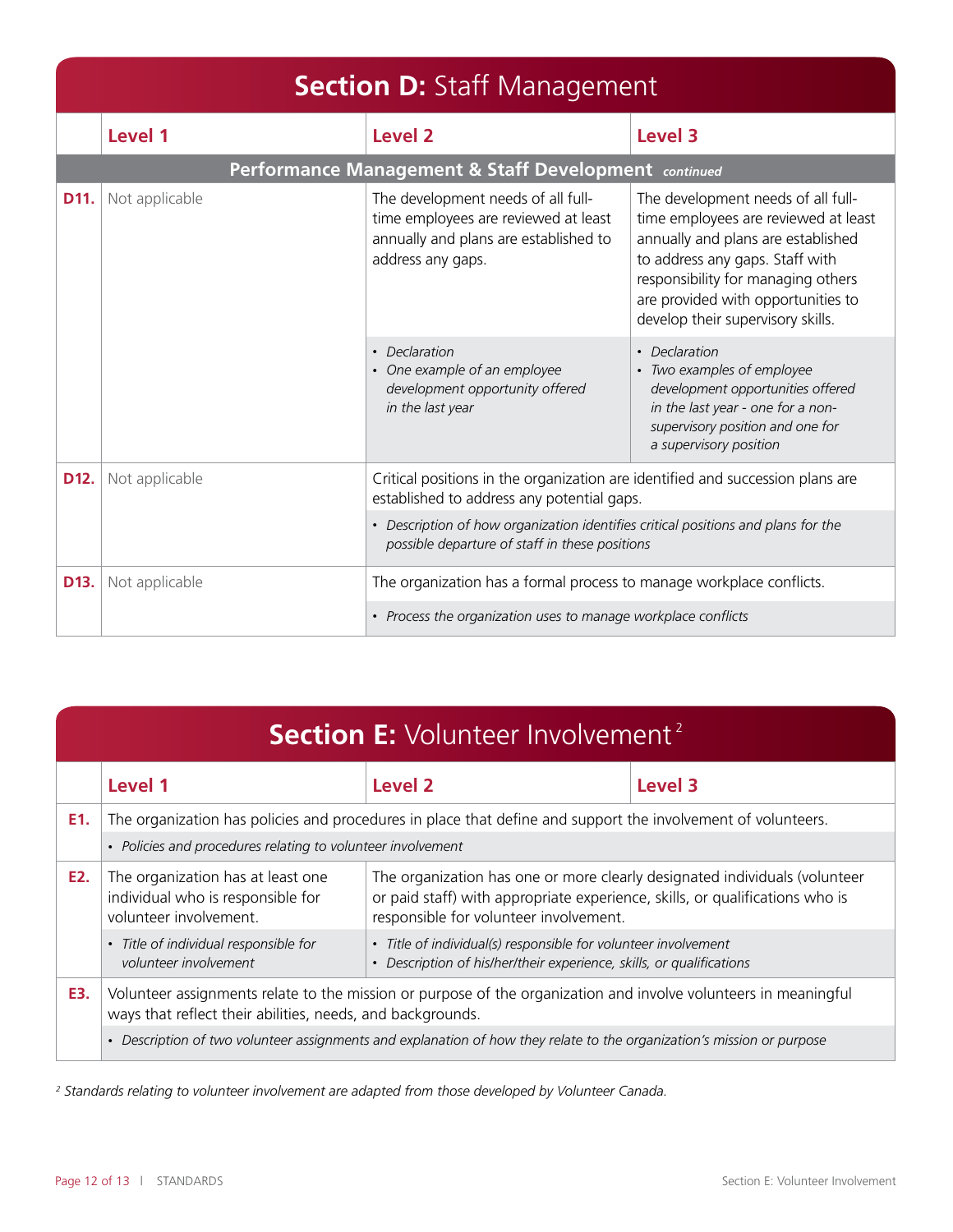|                                                                                  | <b>Section E: Volunteer Involvement</b>                                                                                                                                                                  |                                                                                                                                                 |         |  |
|----------------------------------------------------------------------------------|----------------------------------------------------------------------------------------------------------------------------------------------------------------------------------------------------------|-------------------------------------------------------------------------------------------------------------------------------------------------|---------|--|
|                                                                                  | Level 1                                                                                                                                                                                                  | Level 2                                                                                                                                         | Level 3 |  |
| E4.                                                                              | Not applicable.                                                                                                                                                                                          | Volunteer recruitment incorporates internal and external strategies to reach<br>out to and involve a diverse volunteer base.                    |         |  |
|                                                                                  |                                                                                                                                                                                                          | • Process used to recruit volunteers to serve on boards and committees<br>• Process used to recruit volunteers to deliver programs and services |         |  |
| E5.<br>The organization has appropriate screening processes for volunteers.      |                                                                                                                                                                                                          |                                                                                                                                                 |         |  |
|                                                                                  | • Process used to screen or select volunteers to serve on boards and committees<br>• Process used to screen or select volunteers to deliver programs and services                                        |                                                                                                                                                 |         |  |
| E6.                                                                              | Volunteers are provided with appropriate orientation to the organization and its policies and practices, and receive<br>training appropriate to their roles and needs.                                   |                                                                                                                                                 |         |  |
|                                                                                  | • Description of orientation and training provided to new volunteers                                                                                                                                     |                                                                                                                                                 |         |  |
| E7.                                                                              | All volunteers are given regular opportunities to offer and receive feedback. Volunteers who are engaged in delivering<br>programs or services receive a level of supervision appropriate to their role. |                                                                                                                                                 |         |  |
|                                                                                  | • Description of feedback mechanisms used with volunteers<br>• Explanation of how volunteers who deliver programs or services are supervised                                                             |                                                                                                                                                 |         |  |
| E8.                                                                              | The contributions of volunteers are acknowledged and recognized.                                                                                                                                         |                                                                                                                                                 |         |  |
| • Description of how contributions of volunteers are acknowledged and recognized |                                                                                                                                                                                                          |                                                                                                                                                 |         |  |
| E9.                                                                              | Not applicable.                                                                                                                                                                                          | The impact and contributions of volunteers and the volunteer program are<br>regularly evaluated.                                                |         |  |
|                                                                                  |                                                                                                                                                                                                          | • Description of how the contributions and impact of volunteers and the volunteer<br>program are evaluated                                      |         |  |